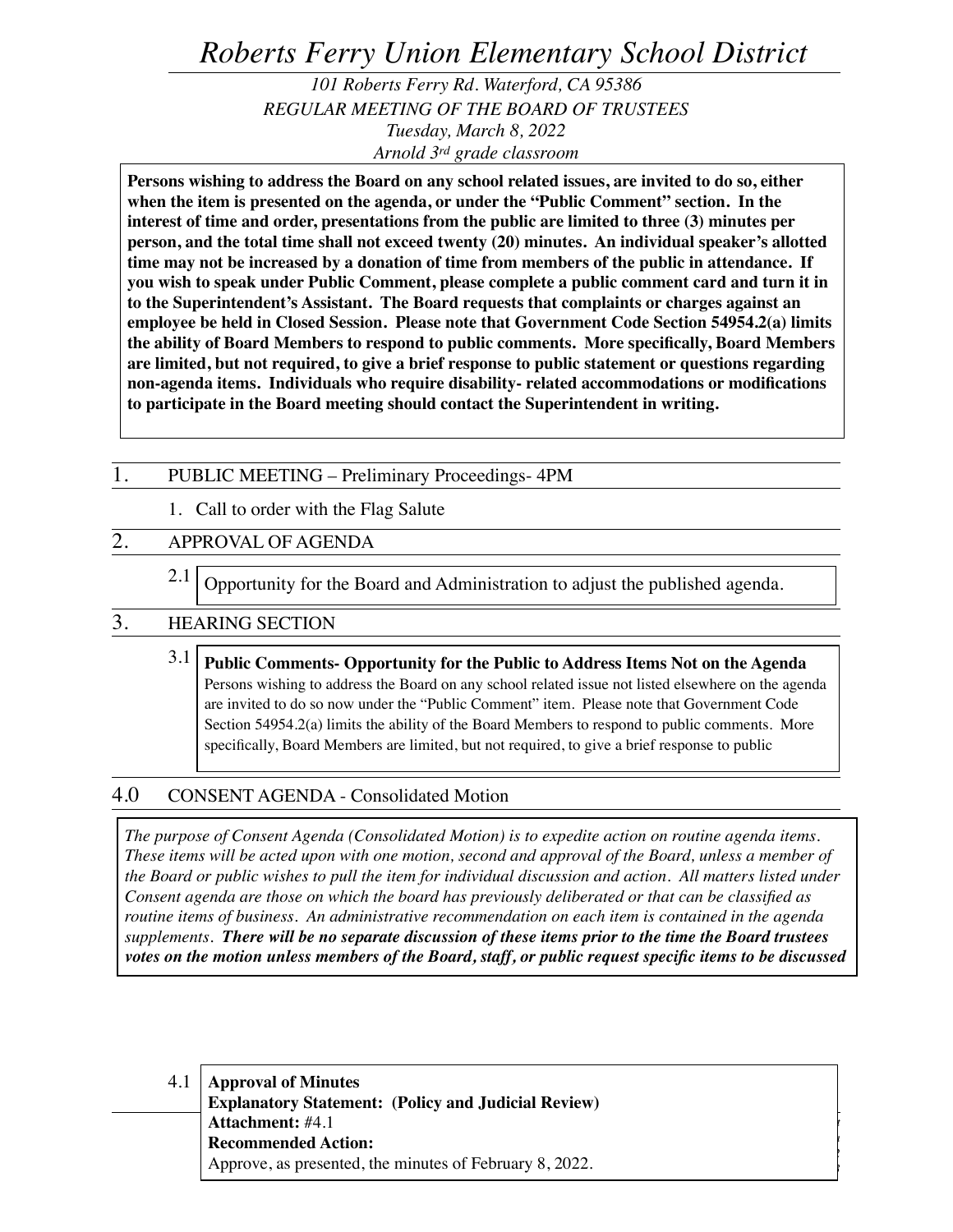4.2 **Ratification of Bills and Warrants Explanatory Statement: (Finance/Facilities) Attachment:** #4.2 **Recommended Action:** Approve the ratification of warrants from March 8, 2022.

## 5.0 DISCUSSION ITEMS

#### 5.1 **2021-2022 RFS Staff Update**

**Explanatory Statement:** The Board will discuss the Staffing for the 2021-2022 academic school year.

**Attachment:** None. *Public Comment. Board Discussion.*

## 6.0 ACTION ITEMS

6.4

| 6.1                                                                                                                                                                                                                                                                                                         | <b>Second Interim Financial Report</b><br><b>Explanatory Statement:</b> Per Education Code 42130/42131, the superintendent of each<br>school district shall submit two reports to the governing board of the district during each fiscal<br>year. The first report shall cover the financial and budgetary status of the district for the period<br>ending October 31. The second report shall cover the period ending January 31. Both reports<br>shall be approved by the district governing board no later than 45 days after the close of the<br>period being reported. The governing board shall certify whether the school district is able to<br>meet its financial obligations for the remainder of the fiscal year and, based on current<br>forecasts, for the subsequent year. The certification shall be classified as positive, qualified, or<br>negative and filed with the county superintendent of schools.<br>Attachment: A copy of this report is available in the school office.<br>Public Comment.<br><b>Board Discussion.</b> |  |
|-------------------------------------------------------------------------------------------------------------------------------------------------------------------------------------------------------------------------------------------------------------------------------------------------------------|---------------------------------------------------------------------------------------------------------------------------------------------------------------------------------------------------------------------------------------------------------------------------------------------------------------------------------------------------------------------------------------------------------------------------------------------------------------------------------------------------------------------------------------------------------------------------------------------------------------------------------------------------------------------------------------------------------------------------------------------------------------------------------------------------------------------------------------------------------------------------------------------------------------------------------------------------------------------------------------------------------------------------------------------------|--|
| 6.2                                                                                                                                                                                                                                                                                                         | 2022-2023 School Calendar<br><b>Attachment: 6.2</b><br>Public Comment.<br><b>Board Discussion and Approval.</b><br>Recommendation: Approve the 2022-2023 School Calendar.                                                                                                                                                                                                                                                                                                                                                                                                                                                                                                                                                                                                                                                                                                                                                                                                                                                                         |  |
| 6.3                                                                                                                                                                                                                                                                                                         | 2021/2022 Mike Nelson Maintenance contract change<br><b>Attachment: None.</b><br>Public Comment.<br><b>Board Discussion and Approval.</b><br>Recommendation: Approve and change Mike Nelson's contract from part time to<br>full time                                                                                                                                                                                                                                                                                                                                                                                                                                                                                                                                                                                                                                                                                                                                                                                                             |  |
| <b>Resignation of Mrs. Amanda Arnold Certificated Teacher</b><br><b>Explanatory Statement: None.</b><br>Attachment: 6.4<br><b>Public Comment. Board Discussion.</b><br><b>Recommendation:</b> Approve the Resignation of Mrs. Arnold, effective May 27, 2022.<br>bol District<br>ng Agenda<br>March 8, 2022 |                                                                                                                                                                                                                                                                                                                                                                                                                                                                                                                                                                                                                                                                                                                                                                                                                                                                                                                                                                                                                                                   |  |